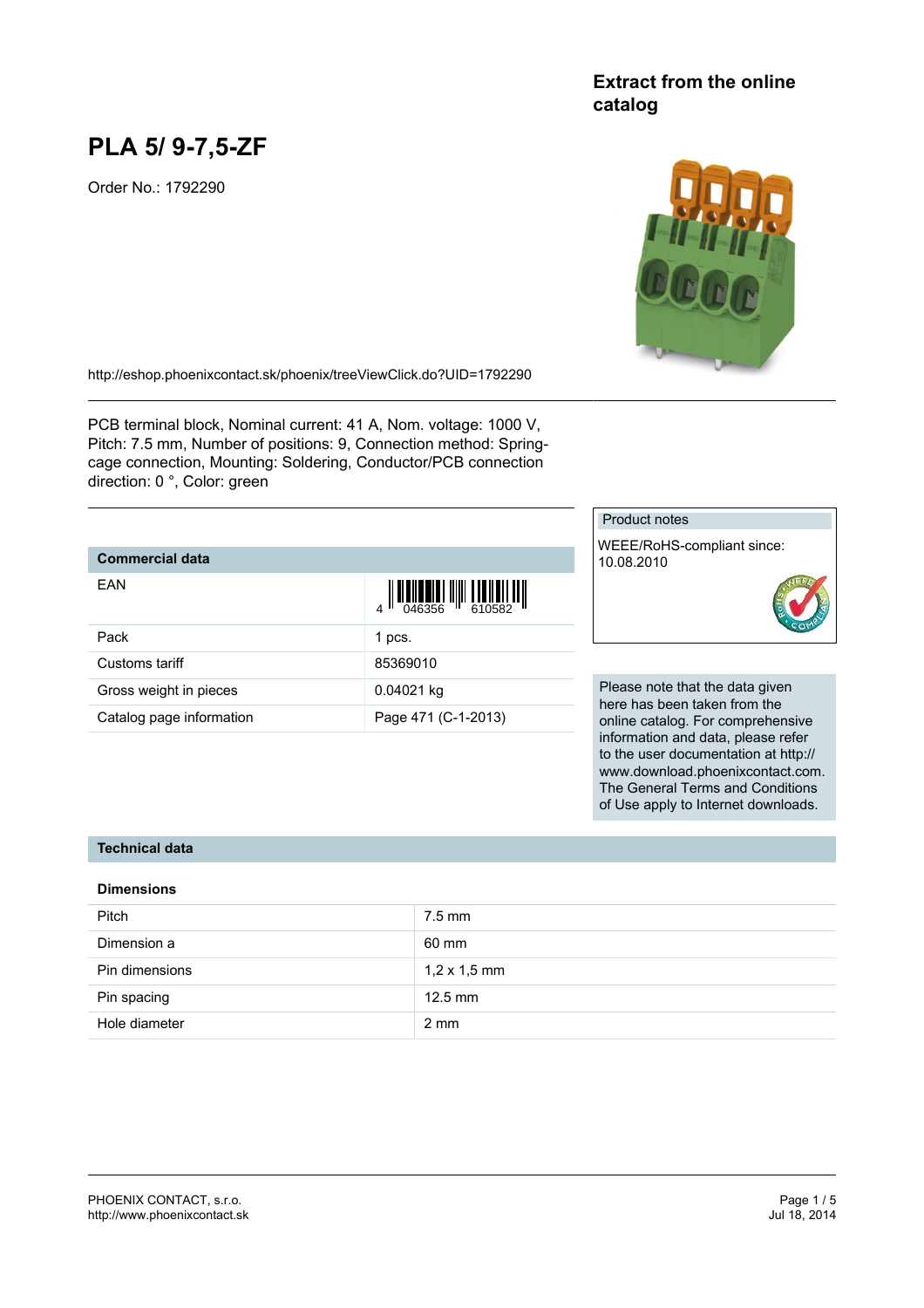| General                                 |                  |
|-----------------------------------------|------------------|
| Range of articles                       | <b>PLA 5/</b>    |
| Insulating material group               | L                |
| Rated surge voltage (III/3)             | 8 kV             |
| Rated surge voltage (III/2)             | 8 kV             |
| Rated surge voltage (II/2)              | 8 kV             |
| Rated voltage (III/3)                   | 1000 V           |
| Rated voltage (III/2)                   | 1000 V           |
| Rated voltage (II/2)                    | 1000 V           |
| Nominal current $I_N$                   | 41 A             |
| Nominal cross section                   | $6 \text{ mm}^2$ |
| Insulating material                     | <b>PA</b>        |
| Solder pin surface                      | Sn               |
| Inflammability class according to UL 94 | V <sub>0</sub>   |
| Stripping length                        | 12 mm            |
| Number of positions                     | 9                |
|                                         |                  |

#### **Connection data**

| Conductor cross section solid min.                                                         | $0.2$ mm <sup>2</sup> |
|--------------------------------------------------------------------------------------------|-----------------------|
| Conductor cross section solid max.                                                         | $6 \text{ mm}^2$      |
| Conductor cross section stranded min.                                                      | $0.2 \text{ mm}^2$    |
| Conductor cross section stranded max.                                                      | $6 \text{ mm}^2$      |
| Conductor cross section stranded, with ferrule<br>without plastic sleeve min.              | $0.2$ mm <sup>2</sup> |
| Conductor cross section stranded, with ferrule<br>without plastic sleeve max.              | $6 \text{ mm}^2$      |
| Conductor cross section stranded, with ferrule<br>with plastic sleeve min.                 | $0.2$ mm <sup>2</sup> |
| Conductor cross section stranded, with ferrule<br>with plastic sleeve max.                 | $6 \text{ mm}^2$      |
| Conductor cross section AWG/kcmil min.                                                     | 24                    |
| Conductor cross section AWG/kcmil max                                                      | 10                    |
| 2 conductors with same cross section, stranded,<br>TWIN ferrules with plastic sleeve, min. | $0.5$ mm <sup>2</sup> |
| 2 conductors with same cross section, stranded,<br>TWIN ferrules with plastic sleeve, max. | $2.5$ mm <sup>2</sup> |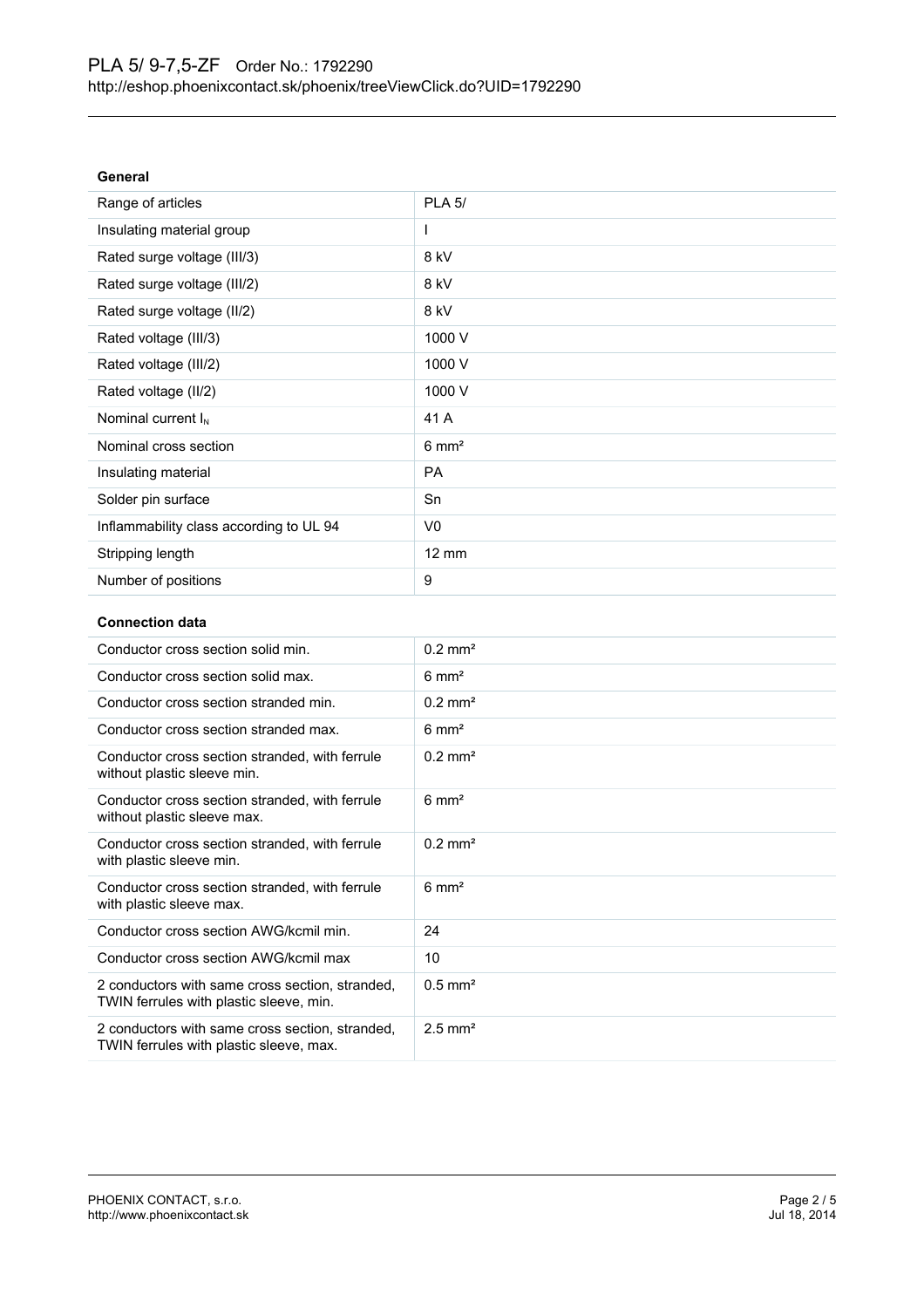**Certificates**



Certification **CERTIFICATE CULUS** Recognized

Certifications applied for: Certification Ex:

#### **Drawings**

Drilling plan/solder pad geometry



#### Diagram



#### **Type: PLA 5/...-7,5-(ZF)**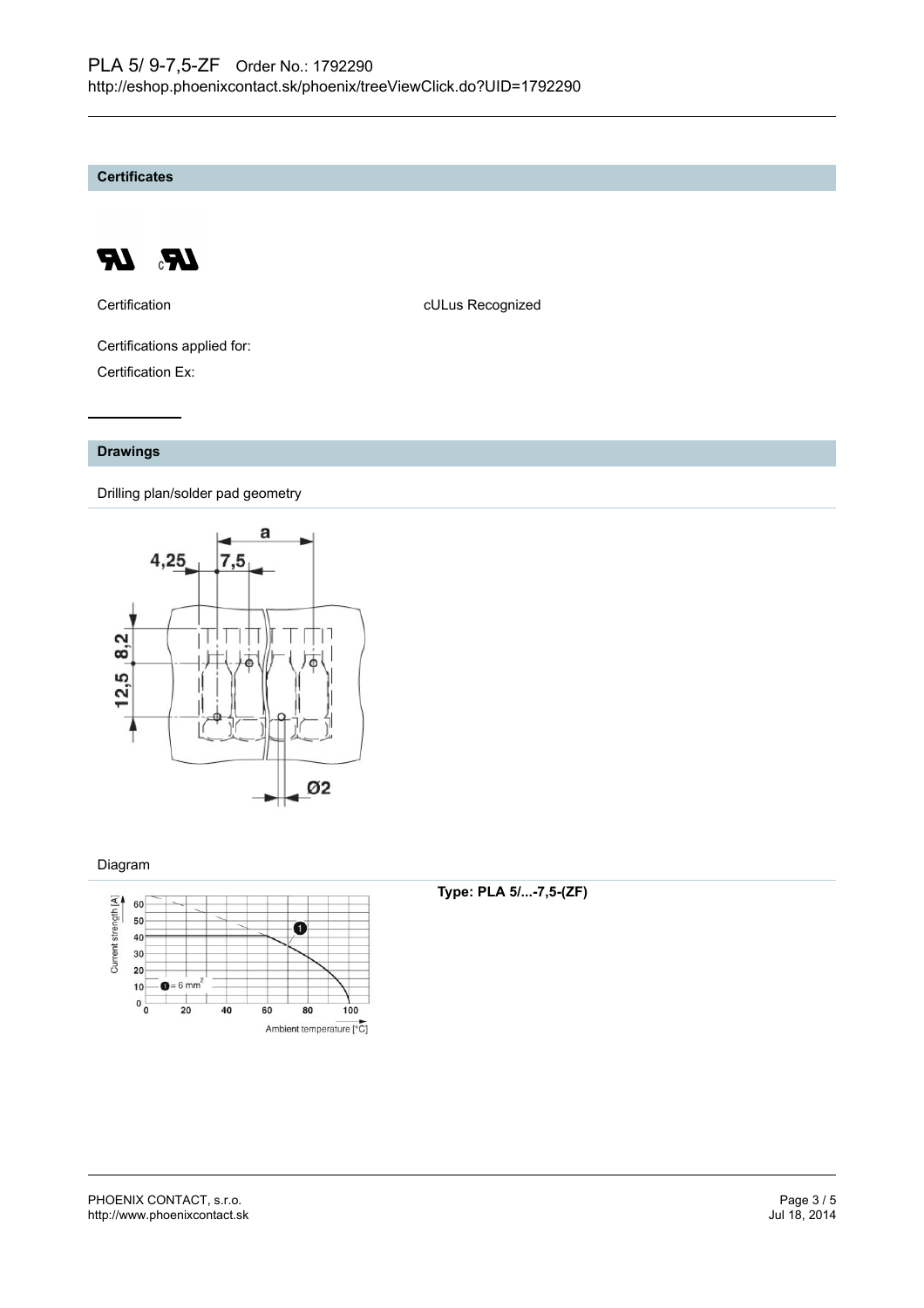B

Functional drawing









### Dimensioned drawing